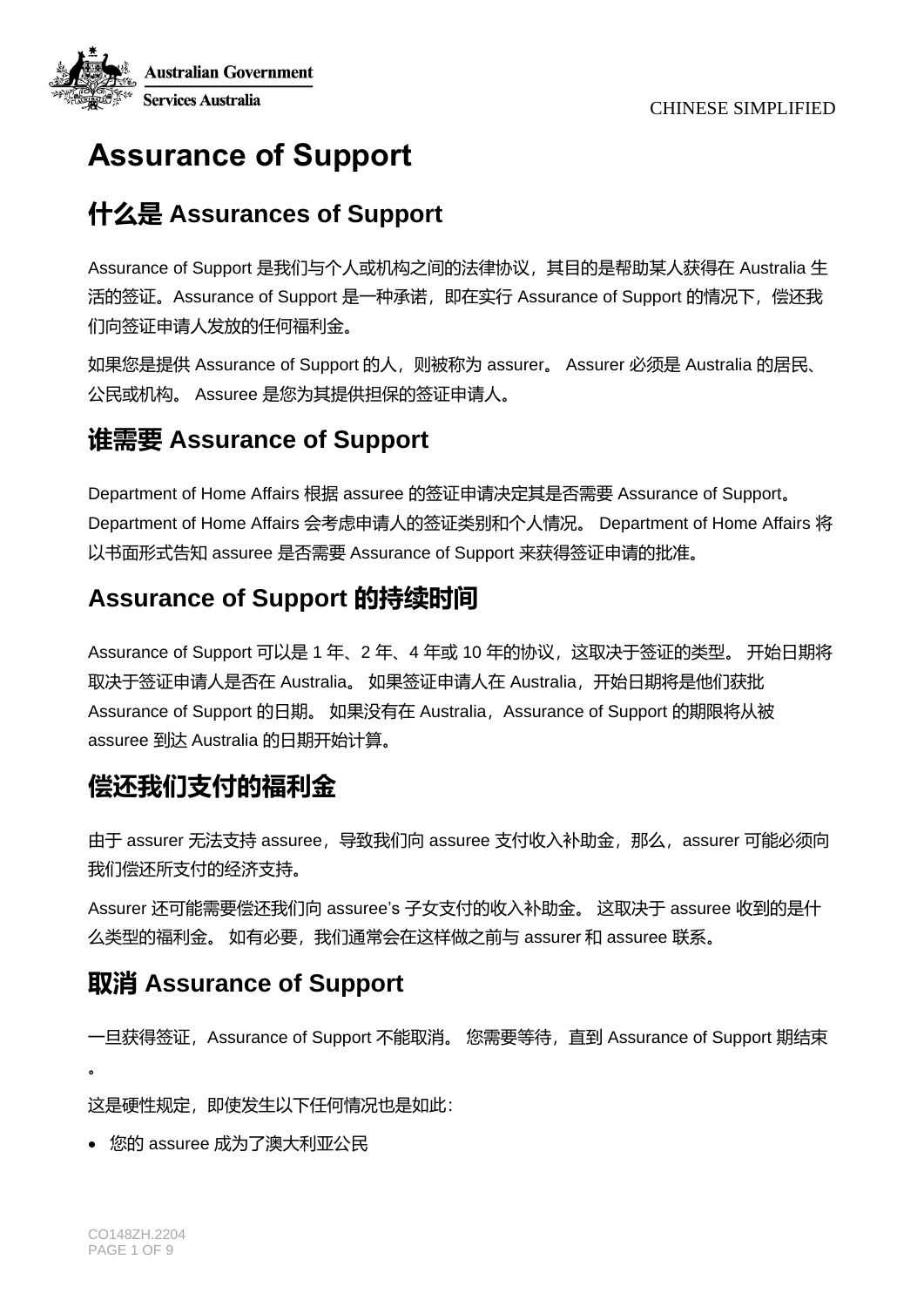- 你们之间的关系破裂
- 您遇到了经济困难。

可以取消担保协议的情况非常有限。 我们根据具体情况来评估。

# **Assurer 的类型**

## **一个人作为 assurer**

如果您想作为个人 assurer 担保某人讲入 Australia, 则必须满足以下条件:

- 通过当前和以往财政年度的收入评估
- 是澳大利亚居民或公民
- 年满 18 岁
- 能够在经济上支持 assuree
- 向我们提供身份证明
- 如果我们要求提供银行担保,能够办理银行担保。

我们要求查看您在前一个财政年度的 Australian Taxation Office (ATO) 评估通知书,以决定您是否 有足够的收入成为 assurer。 这是 ATO 在评估您的报税申请后签发的通知书。

如果没有前一个财政年度的评估通知书,我们可以接受之前一个年度的评估通知书。 但您还需要向 我们提供本财政年度的收入证明。 我们不接受报税单作为收入证明。

如果是个体经营者,则必须提交一份当前财政年度的损益表。

#### **一个以上的人作为 assurer**

如果没有足够的收入来做 assurer, 则可申请成为最限度为 2 人的联合 assurer。

所有 assurers 必须提出申请, 并且必须使用相同的提交方法。 如果在网上申请, 则必须使用与第一 个申请人相同的申请识别号。

如果通过纸笔表格申请,请确保每份申请中都有 assurees 的名字,并提供联合 assurers 的所有详 细信息。 在每个联合 assurer 的申请中,所有 assurees 的名字必须一致。

在我们收到所有申请之前,不会开始处理联合担保申请。 与联合 assurers 的面谈可以一起进行, 也 可以单独进行。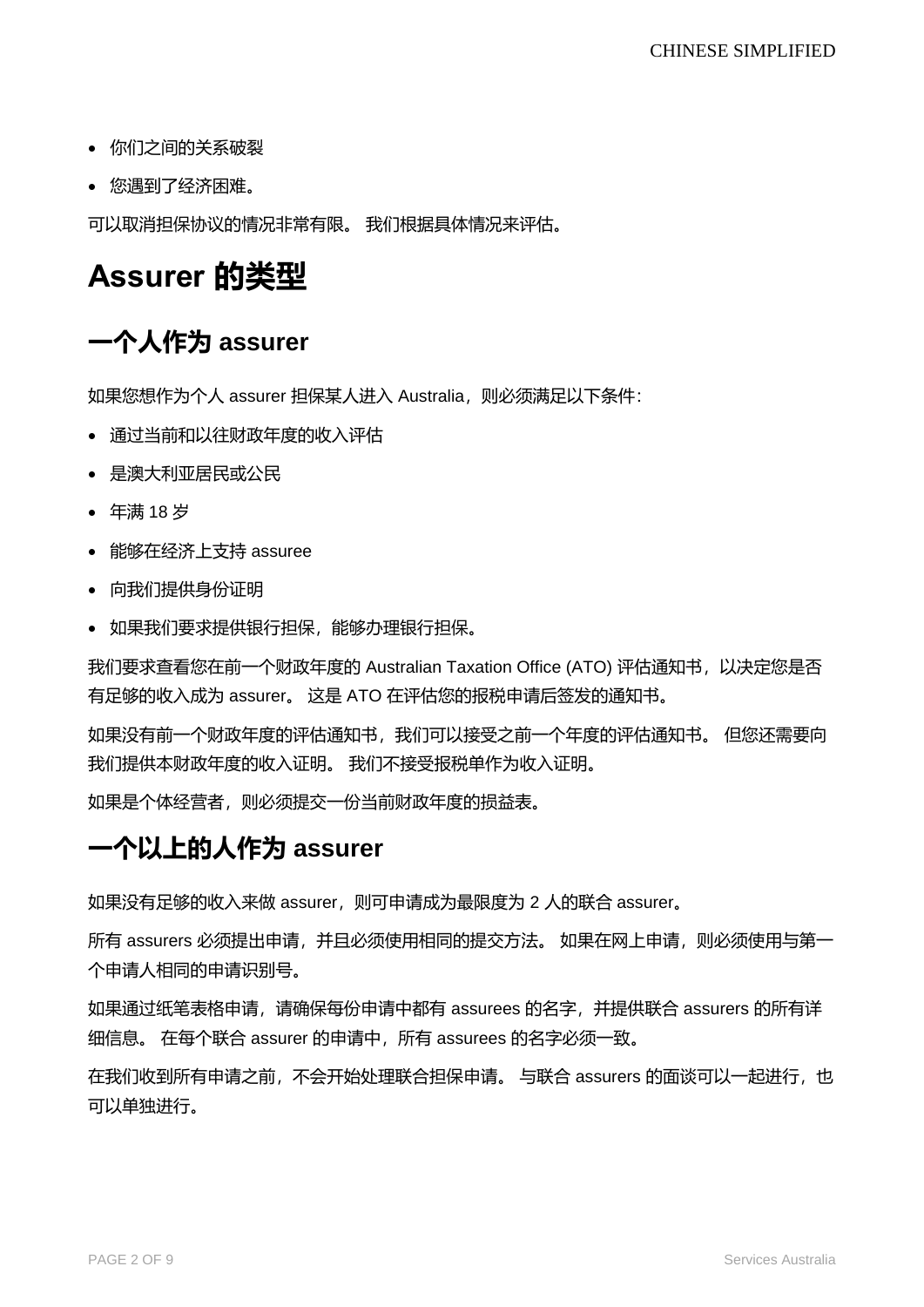## **作为 assurers 的机构**

机构要成为 assurers,必须具备以下所有条件:

- 具有 Australia 地址的真正法人或非法人机构
- 能够证明其有经济能力支持 Assurance of Support 所涵盖的个人或人群。

我们需要以下两个方面的证明:

- Australian Business Register 注册信息
- 机构最近 2 年的交易记录、纳税申报单或注册会计师的信函所显示的收入。

# **申请成为 assurer**

个人和联合 assurers 可通过 myGov 使用 Centrelink 在线账户进行在线申请, 或者填写纸笔表格。 机构不能在线申请。 机构必须从我们的网站上下载并填写以下一种表格:

• 对签证申请人提供人道主义支持的 Community Support Program 表格 (SU714)

或者

• 所有其他申请的 Assurance of Support 表格(SU594)。

#### **申请过程**

在我们收到申请后,我们会与您面谈讨论:

- 作为 assurer 需要做什么
- 您是否能履行财务和法律义务。

# **银行担保和定期存款**

作为 assurer,您可能需要通过 Commonwealth Bank of Australia 向我们提[供银行担保。](https://www.servicesaustralia.gov.au/bank-guarantee-for-assurance-support?context=22051) 这是为了 确保如果您的 assuree 从我们这里获得福利金时, 您能够向我们偿还。

该金额取决于 assuree 申请的签证类型。

#### **办理银行担保**

在大多数情况下,我们会写信给您,要求您开设定期存款并办理银行担保。 我们的信函会告知您: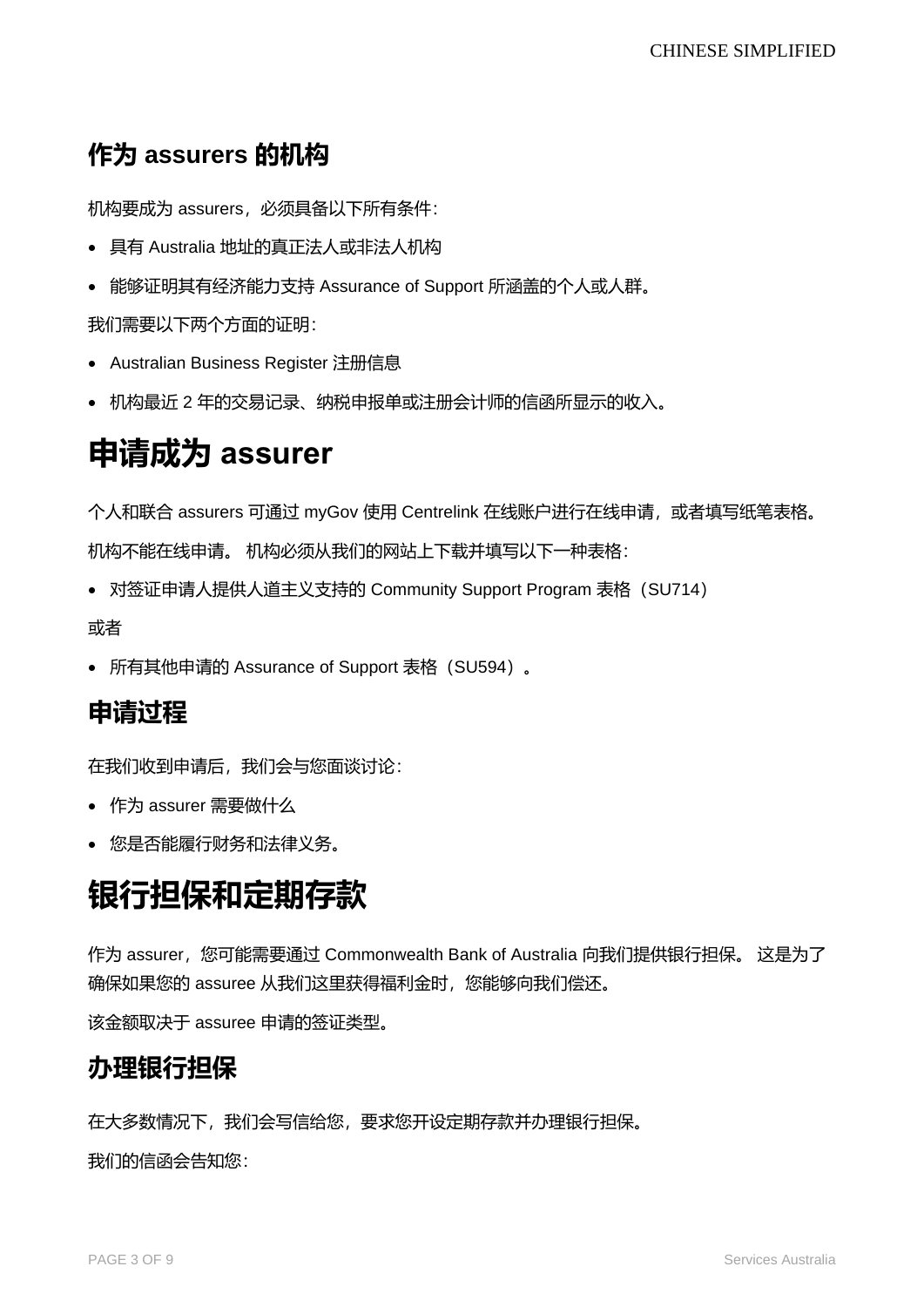- 银行担保的期限是多长
- 办理银行担保时,您必须存入多少钱
- Assurance of Support 所涵盖的人的姓名
- 您必须完成办理银行担保的截止时间
- 提交材料的最后日期。

## **开设定期存款**

您可以在 Commonwealth Bank of Australia 的任何一家分行开设定期存款。 定期存款必须只在 assurer's 的名下,如果是联合担保,则必须在所有 assurers' 的名下。 如果 assurer 是一个机构, 定期存款名称应该是该机构的名称。

- 一旦开设了定期存款,Commonwealth Bank of Australia 就会向您签发这两份文件。
- 银行担保书的副本
- 账户确认函。

您需要将这些文件上传到您的 Centrelink 在线账户。 您还需要包括一份我们要求您办理银行担保信 件的副本。

当我们收到这些材料时,我们会让您知道您的申请结果。

#### **解除银行担保**

在 Assurance of Support 期限结束之前,我们不能解除银行担保。

期限结束时,我们会给您和银行发一封信。 只要 assuree 没有从我们这里领取任何福利金,信中就 会告知:

- 银行担保已被取消
- 银行可以向 assurer 放款。

一旦您收到这封信,您需要联系 Commonwealth Bank of Australia,让其释放资金。 从您与银行联 系之日起 31 天内, assurer 可以获得担保资金。

Commonwealth Bank of Australia 可将银行担保称为定期存款。 Assurance of Support 的到期日与 定期存款的结束日期不一样。 如果您被告知您的定期存款已经到期,但您的 Assurance of Support 还没有结束,则您需要把这笔钱留在账户里,直到到期日为止。

如果产生了利息,您可以联系 Commonwealth Bank of Australia,将这笔钱转到另一个账户。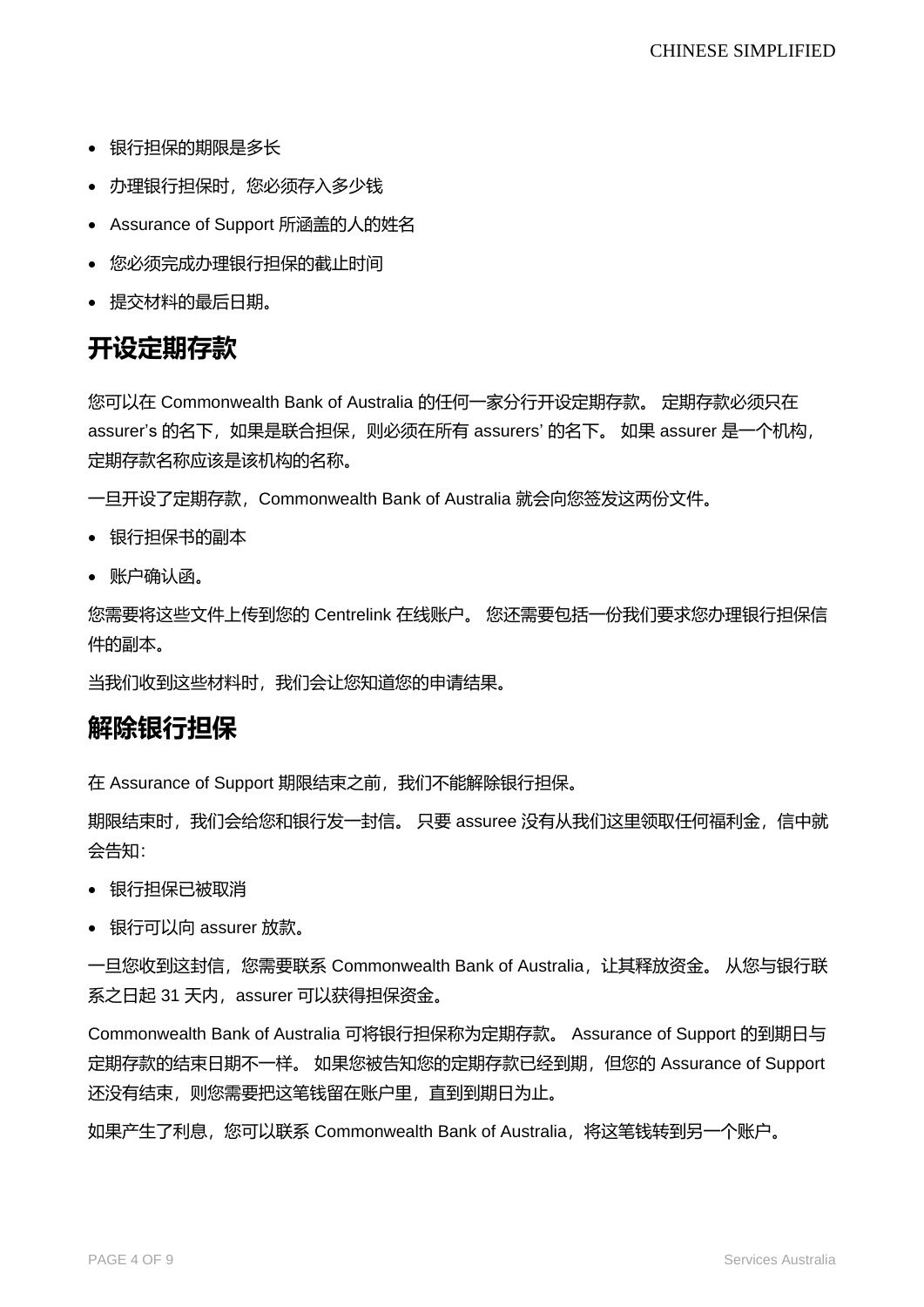# **更多信息**

- 请致电 131 202 , 使用中文咨询 Centrelink 福利金和服务的相关信息
- 请访问 **[servicesaustralia.gov.au/yourlanguage](http://humanservices.gov.au/yourlanguage)** 获得中文版本的文本、音频或视频信息
- 请访问 **servicesaustralia.gov.au/assurance** 获取更多英文信息
- 欲办理 Medicare 事宜,请致电 **132 011**;欲办理 Child Support 事宜,请致电 **131 272**。 如需口 译服务,请告诉我们,我们将免费为您安排口译员
- 访问服务中心。

在 Australia 境内任何地方使用座机拨打"13"开头的电话号码, 电信提供商可能会按固定费率收取费 用。 但费用最起码是市话费用,且费率可能因电信提供商而有所不同。 使用座机拨打"1800"开头的 电话号码免费。 如果使用公共电话或移动电话,电信提供商可能会对您的通话计时并收取较高费 用。

### **免责声明**

本出版物中的信息仅可作为福利金和服务指南之用。 您有责任决定是否希望申领福利金,并根据自 己的具体情况提出申请。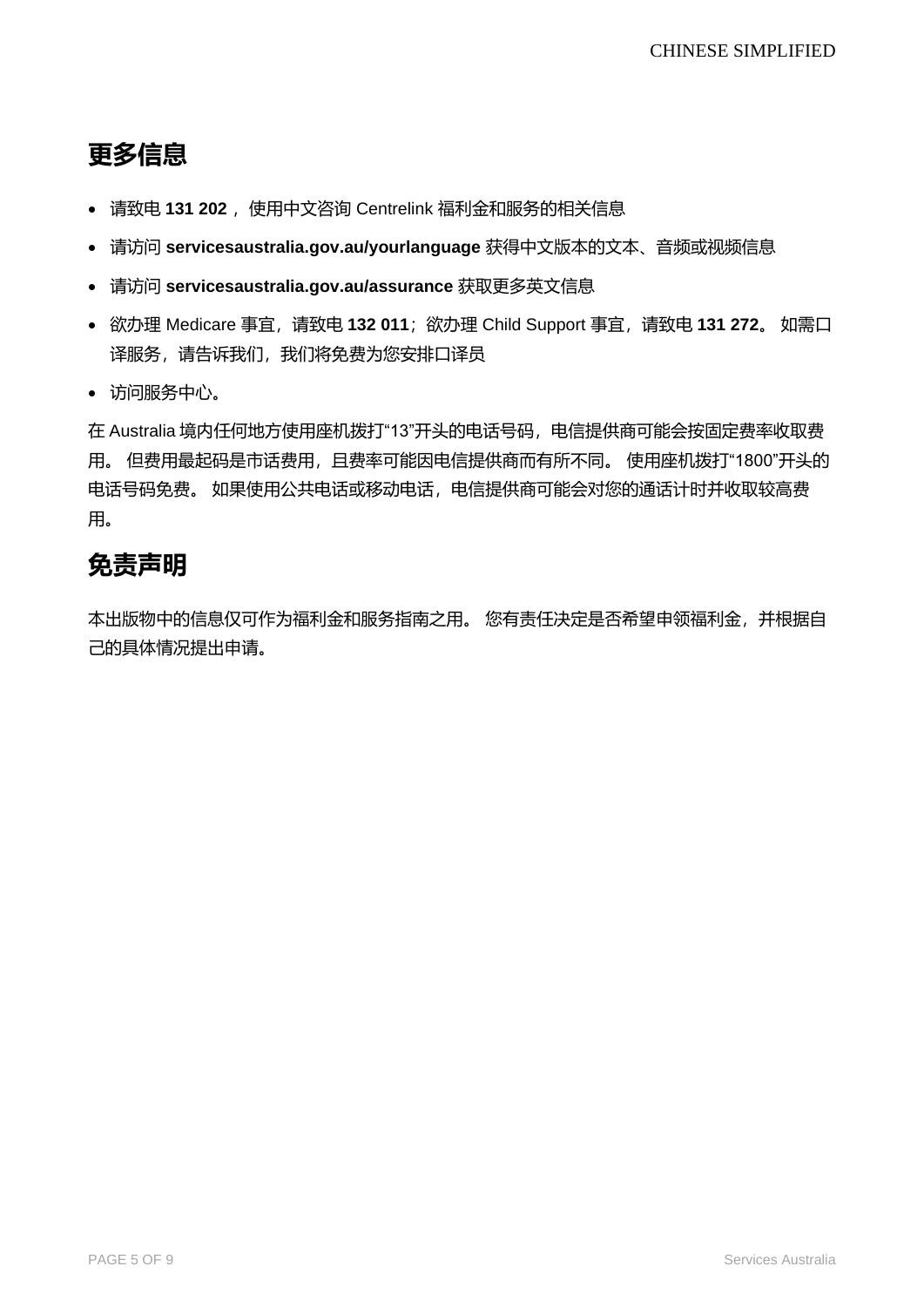

# **Assurance of Support**

#### **What is Assurances of Support**

An Assurance of Support is a legal agreement between us and a person or organisation to help someone get a visa to live in Australia. It is a promise to pay back any payments we give a visa applicant, while the Assurance of Support is in place.

If you give an Assurance of Support, you are called the assurer. An assurer must be an Australian resident, citizen or organisation. The assuree is the visa applicant you support.

#### **Who needs Assurance of Support**

The Department of Home Affairs decides whether the assuree needs Assurance of Support based on their visa application. They consider the applicant's visa category and circumstances. The Department of Home Affairs will tell the assuree in writing if they need an Assurance of Support to get their visa application approved.

#### **How long it lasts**

Assurance of Support can be an agreement for 1, 2, 4 or 10 years, depending on the type of visa. The start date will depend on if the visa applicant is in Australia. If they are in Australia, the start date will be the date their Assurance of Support is granted. If not, the Assurance of Support period will start from the date the assuree arrives in Australia.

### **Paying back payments from us**

If we pay income support to an assuree because their assurer cannot support them, the assurer may have to pay us back that financial support.

They may also have to pay back income support payments we give to the assuree's children. This depends on what payment the assuree has been paid. We usually speak to both the assurer and assuree before doing this, if appropriate.

### **Cancelling an Assurance of Support**

Assurance of Support cannot be cancelled once the visa is granted. You need to wait until the Assurance of Support period ends.

This is the rule, even if any of the following occurs:

- your assuree becomes an Australian citizen
- your relationship with them breaks down
- you are in financial hardship.

There are very limited circumstances where an agreement can be cancelled. We assess it depending on the circumstances.

# **Types of assurer**

#### **One person as an assurer**

If you want to be an individual assurer for someone entering Australia, you must meet the following: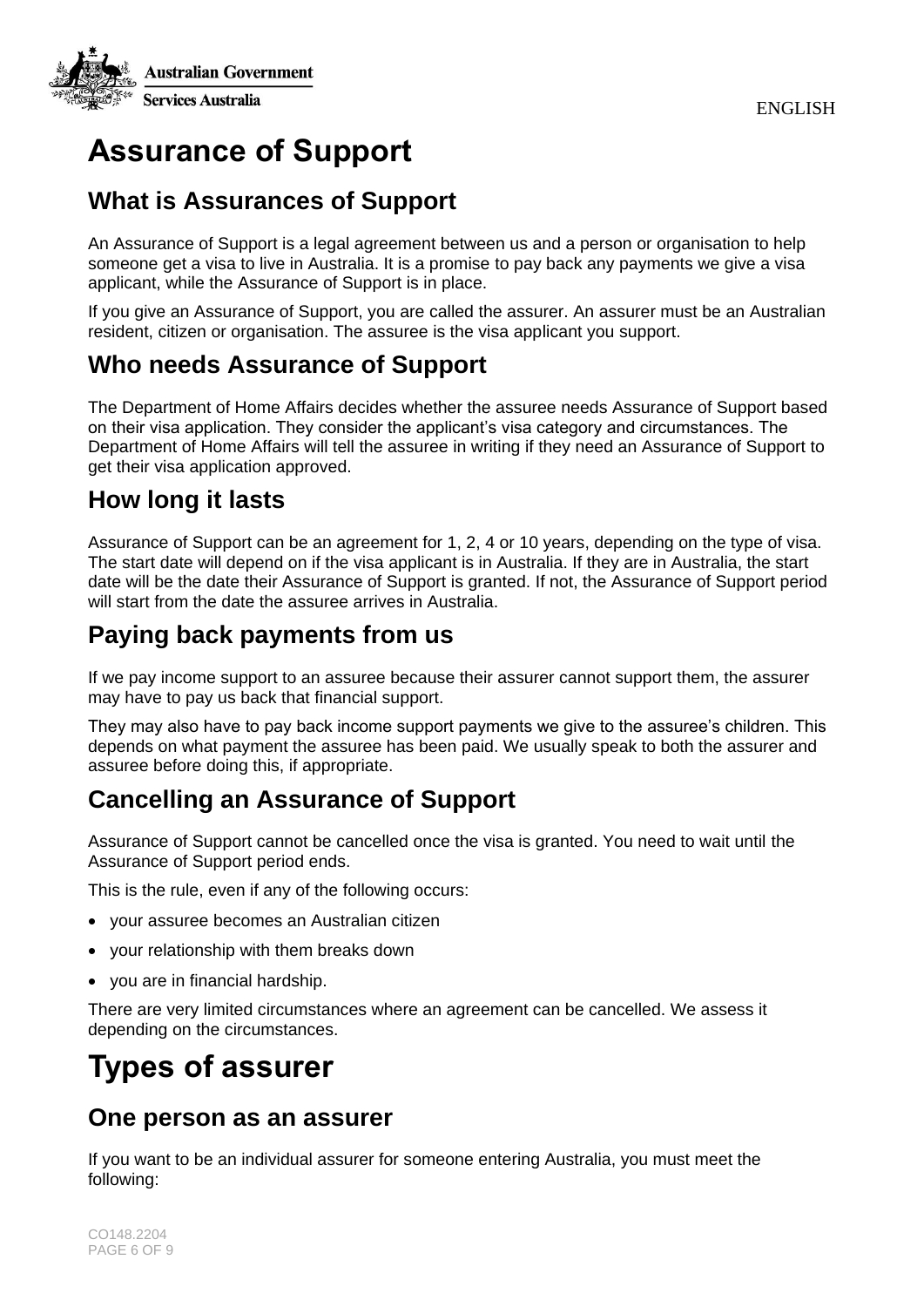- pass the income test for the current and previous financial years
- be an Australian resident or citizen
- be 18 or older
- be able to financially support the assuree
- provide us with proof of identity
- get a bank guarantee if we ask for one.

We ask to see your notice of assessment from the Australian Taxation Office (ATO) for the previous financial year, to decide if you have enough income to be an assurer. This is the notice the ATO gives you after they assess your tax return.

If you do not have your notice of assessment from the previous financial year, we can accept your notice of assessment for the year before that. But, you also need to give us proof of your income for the current financial year. We cannot accept your tax return as proof of income.

If you are self-employed, you must give us a profit and loss statement for the current financial year.

#### **More than one person as an assurer**

If you do not have enough income to be an assurer, you can apply to be a joint assurer with up to 2 other people.

All assurers must apply and must use the same lodgement method. If applying online, you must all use the same application identification number as the first applicant.

If applying by paper form, make sure the assurees names are on each application and all details of your joint assurers are given. All assurees names must match in each joint assurer application.

We cannot start processing joint assurance applications until we have received all the applications. Interviews with joint assurers can be done together or separately.

#### **Organisations as assurers**

For an organisation to be an assurer, it must be all of the following:

- a genuine incorporated or unincorporated organisation with an Australian address
- able to prove it has the financial capacity to support the person or people the Assurance of Support will cover.

We need proof of both of the following:

- Australian Business Register registration
- income shown by 2 years of recent trading history for the organisation, a tax return or letter from a registered accountant.

# **Applying to be an assurer**

Individual and joint assurers can apply online using their Centrelink online account through myGov or by completing a paper form.

Organisations cannot apply online. They must download and complete one of these forms from our website:

• Community Support Program form (SU714) for humanitarian support of a visa applicant

or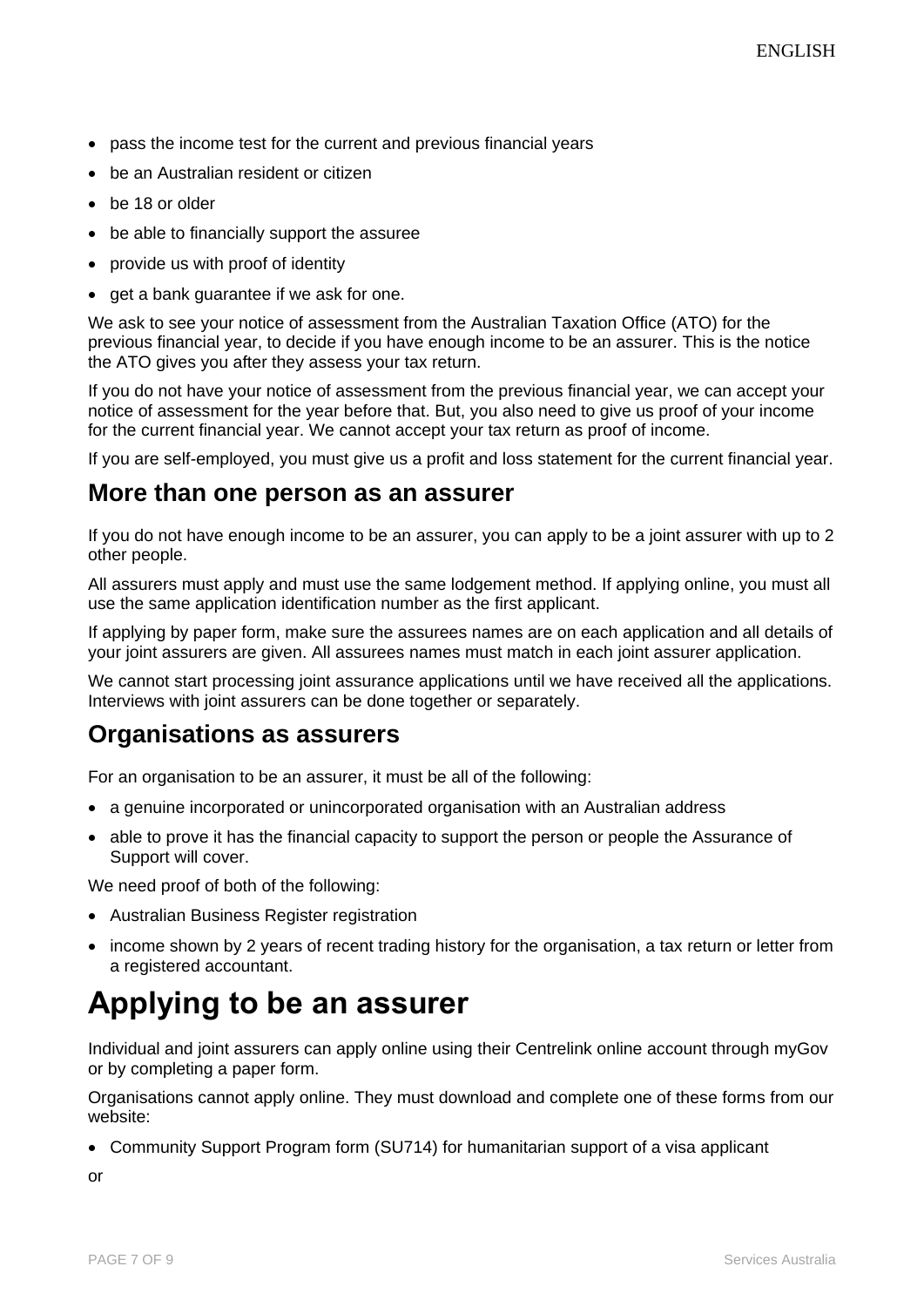• Assurance of Support form (SU594) for all other applications.

### **The application process**

After we get your application, we interview you to discuss:

- what you need to do as an assurer
- if you can meet financial and legal obligations.

## **Bank guarantees and term deposits**

As an assurer, you may need to give us a [bank guarantee](https://www.servicesaustralia.gov.au/bank-guarantee-for-assurance-support?context=22051) through the Commonwealth Bank of Australia. This is to make sure you can pay us back if your assuree gets a payment from us.

The amount depends on the type of visa the assuree has applied for.

#### **Setting up a bank guarantee**

In most cases, we write to you and ask you to open a term deposit and arrange a bank guarantee.

Our letter will let you know:

- how long the bank guarantee is for
- how much money you must deposit for the bank guarantee
- names of the people the Assurance of Support covers
- when you must complete the bank guarantee
- the deadline date to submit documents.

#### **Opening a term deposit**

You can open a term deposit at any Commonwealth Bank of Australia branch. The term deposit must be in the assurer's name only or in all assurers' names if you have joint assurance. If the assurer is an organisation, the term deposit name should be the name of the organisation.

Once you have opened the term deposit, the Commonwealth Bank of Australia issues you with both:

- a copy of the bank guarantee
- your account confirmation statement.

You need to upload these documents to your Centrelink online account. You also need to include a copy of our letter asking you to complete the bank guarantee.

When we get the documents, we will let you know the result of your application.

#### **Releasing the bank guarantee**

We cannot release the bank guarantee until the end of the Assurance of Support period.

At the end of the period, we will send you and the bank a letter. As long as the assuree did not get any payments from us, the letter advises that:

- the bank guarantee has been cancelled
- the bank can release the funds to the assurer.